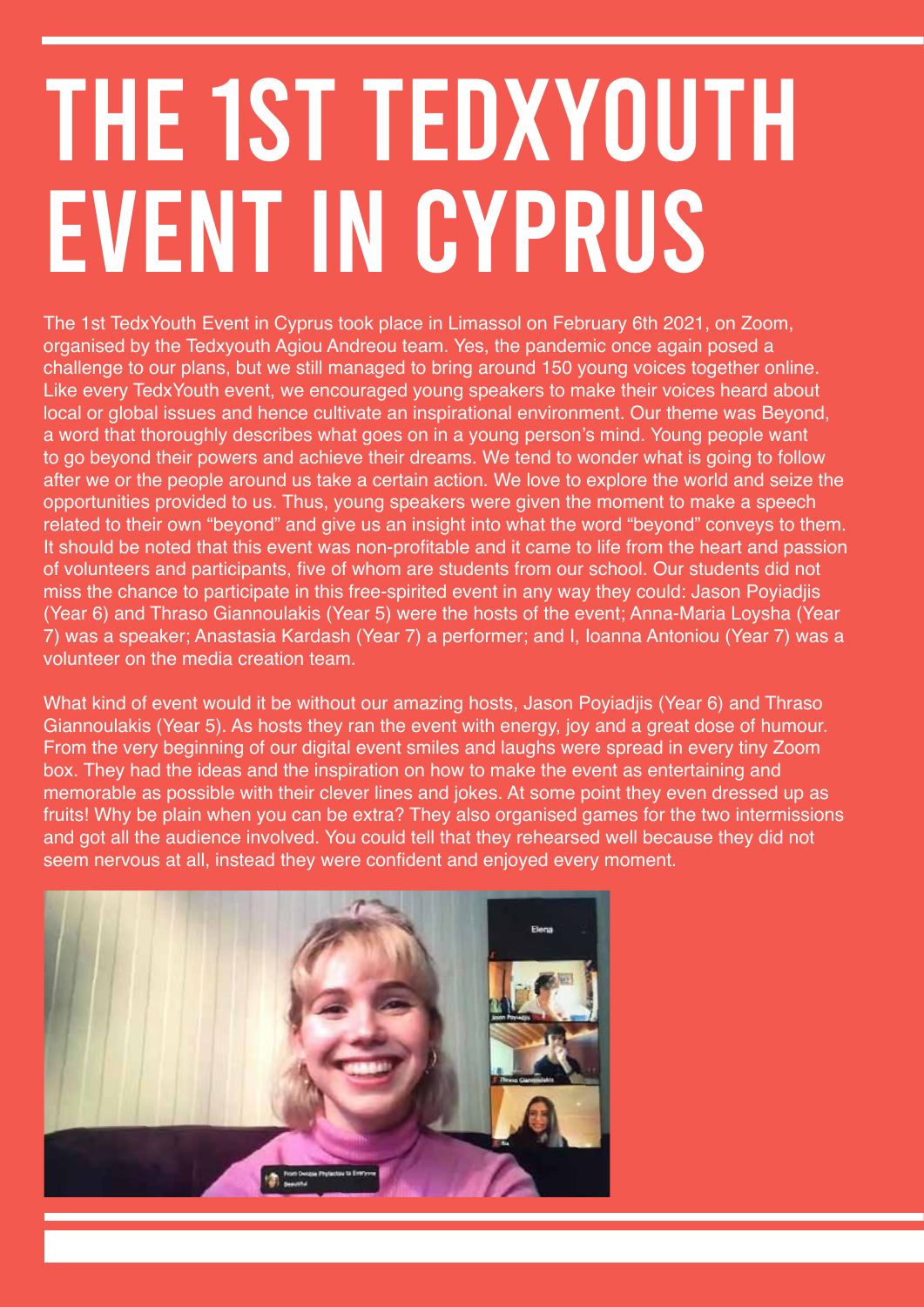The first speaker Jason and Thraso introduced was our Year 7 student Anna-Maria Loysha. Her speech An Anxious Girl and Beyond Herself Converse left us all speechless. So powerful, touching and inspiring; a perfect way to start the Tedxyouth event. In her speech, she explores her feelings and what helped her tackle crippling anxiety and depression. Here, Anna-Maria emphasises how one has to go beyond their strengths and hopes to make themselves healthy again. Her speech received a round of applause and cheer not only from us and the audience but many people who saw it on YouTube liked it as well. Yes that's right, after a few weeks her online speech was uploaded on the official TEDx Talks channel on YouTube! You can "search" the speech there and you will find it. Her speech has 549 views at the moment, but we can definitely add to that.

Anastasia Kardash, a student from Year 7, performed a contemporary dance that she filmed a few days before the event at the Limassol Garden Theatre. She performed the song Bored by Billie Eilish, a duet with her friend from their dance school, and no, she was not actually bored nor was the event boring. Even though it was not possible to admire the duo dancing live, the pre-recorded film was successfully share-screened during our Zoom event. At least she was not breathless when the recorded dance finished! The dance was delightful and magical. Having such a performance in our event undoubtedly reminded us all how important it is to appreciate the art of dancing and movement. Anastasia went beyond current obstacles to create such a memorable ac Cyprus and posted them on our accounts. Therefore, we gained recognition and support from organisations such as the Mediterranean Model UN. On the day of our event, I was responsible for announcing on social media the programme and who was about to perform next. All volunteers were vigilant, with eyes on the lookout for any errors or typos that could occur at any time during the event. We also cheered on our performers, speakers and the whole team in the comments or zoom chat, like any live audience would.



Overall, our students did a fantastic job and there is more to come. For you reading this, what is your beyond? Next time you are inspired to create something do not hold back, just go for it! Grab every opportunity to learn, discuss and make a change in our world! Events like TEDx are eye openers to our big and complicated world, so why not give it a try? Finally, although I am not a public speaker, I have always dreamed of saying this so here I go: Thanks for coming to my TED Talk.

## **- Ioanna Antoniou, Year 7**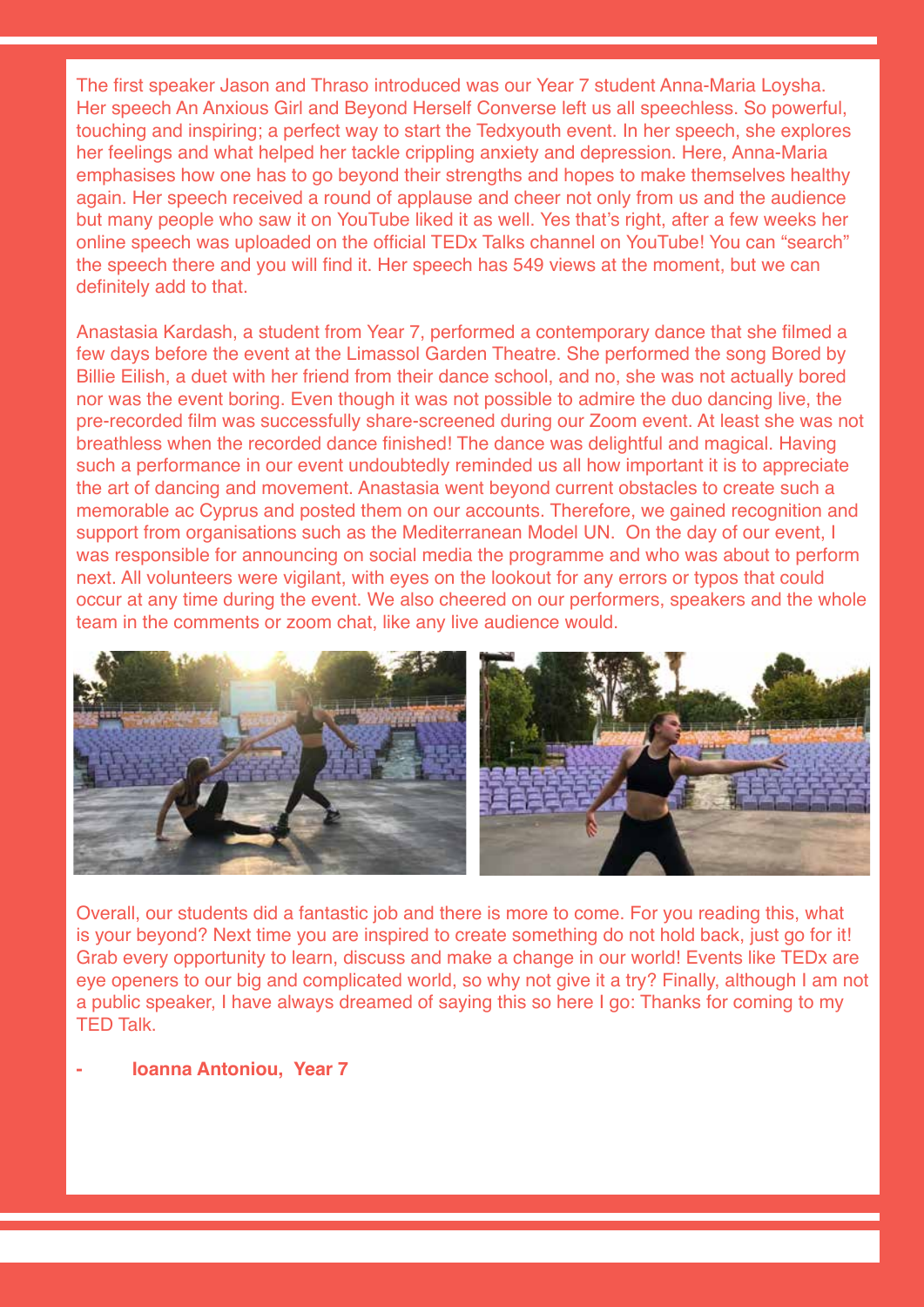A transcript of a TedX Youth Agiou Andreou Speech by **Anna Maria Loysha** 

## **AN ANXIOUS GIRL AND BEYOND HERSELF CONVERSE**

I wrote this speech at the very end of September. It's about God/Jesus (personified as Beyond), struggles with faith and personal explorations of difficult feelings I was dealing with back then. It's all written from a September POV, in the present tense for more ~dramatic tension~.

I've had seasons of depression and eating disorders and heartbreak that have been easier than the past month of September. I'm applying for university this year and turns out, decision making really does cripple me. My whole body has been in constant fight or flight mode for the whole month.



You know the cutesy Netflix rom coms, where the protagonist is a Noah Centineo looking dude who is having a full-fledged identity crisis and an overdramatic dilemma because he doesn't know what to decide what to study at university. I always thought these films were exaggerated and unrealistic, but now I feel like Troy Bolton, crying in the bathroom at 2 am trying to decide between basketball and theatre. And all the fighting with the parents. Never knew Troy Bolton and I had so much in common.

Because, I'm standing before all these decisions and staring into the Big Scary Beyond, trying to understand who I am and what is required of me in this life. And it can be so nerve-wracking to hear all your fears and worries echo back at you.

Close your eyes and picture this, picture the room of my mind. Let me try simplifying my feelings. Imagine a small room, dimly lit. We're standing ambushed by all my friends and foes.

In one corner, there's my parents' expectations and all the arguments and tears I've spilt in just the past month and them telling me from the age of ten that I'll buy them a private jet. And on the other side there's all the self-doubt and self-hatred and all of the times I was binge eating because of stress, then looking at my reflection in the mirror staring sadly at me as I tell her exactly how much I hate her.

And in the middle, like a monstrosity, are all my desires and romanticised dreams, screaming in unison at me, and I'm not able to distinguish what is true and what is not. And there's this one very loud voice chanting really loudly about a boy and that maybe I want to spend my life with him and maybe I should change every plan I've made for him?

And in a disorganised and dusty pile on the side are all my other 25 desires and childish dreams that resurface to speak, like when I wanted to be a chef and open an artsy restaurant as a kid, and oh my goodness, wait should I be a chef?